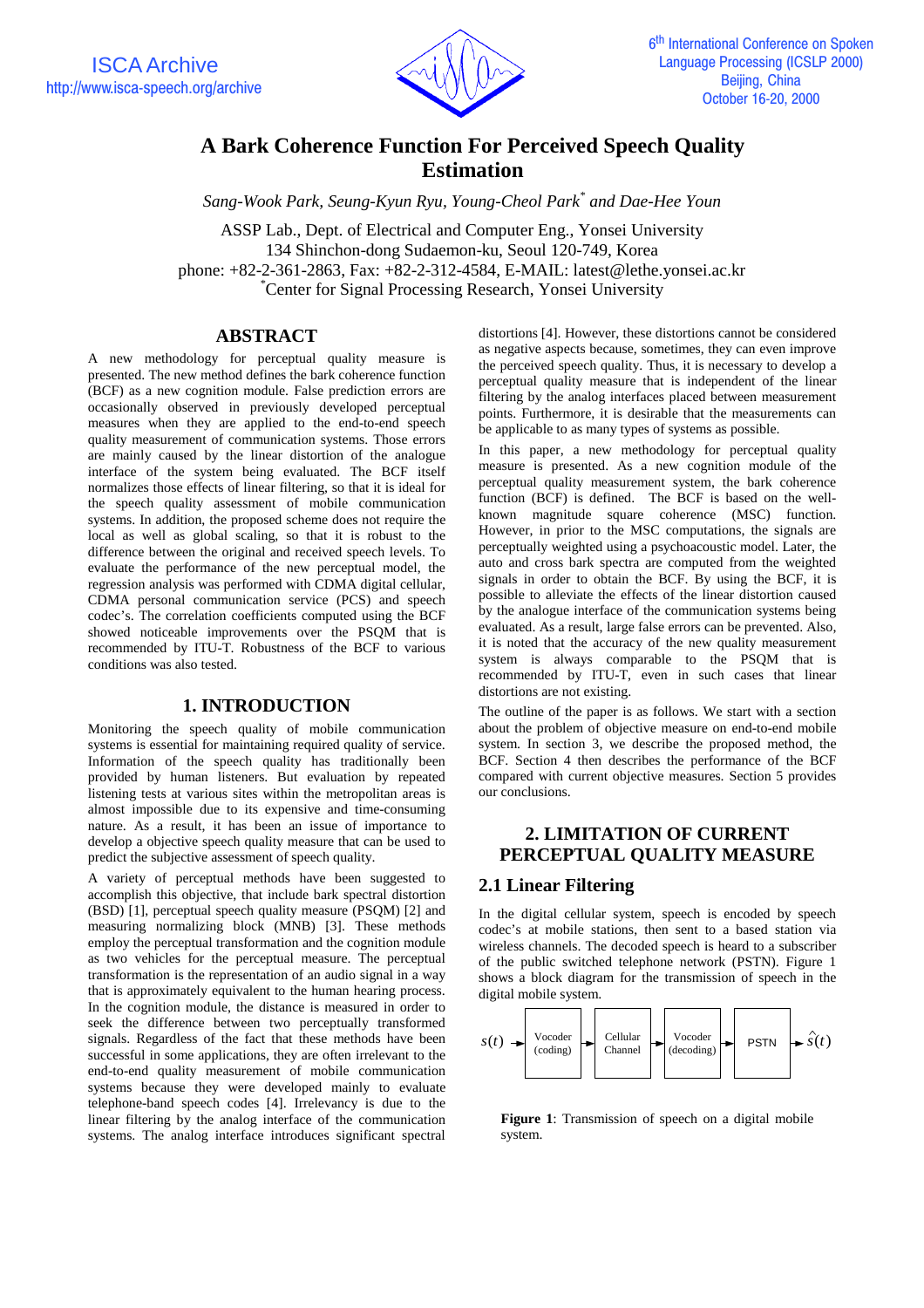Most standard speech coders for commercial mobile communication have almost transparent quality. Normally, speech is distorted when the received speech frame cannot be reconstructed due to channel errors. Linear filtering by the analog interface in the communication system is not likely to degrade the subjective quality [4]. However, as noted in [4], the presence of significant linear filtering brings negative effects to the speech quality measurement system. In this section, examples are given to show that conventional perceptual quality measurement methods may produce large estimation errors due to the presence of analog filtering circuit.

We recorded speech data from Korean CDMA personal communication service (PCS). Two groups of data were recorded via two different types of signal paths: from mobile to private branch exchange (PBX) through the PSTN (group A), and from mobile to the PSTN (group B). In particular, the path from PSTN to PBX exhibited a band-limited frequency response [4]. Subjective evaluation using the recorded data was performed with 30 normal, naïve, paid listeners. Figure 2 shows the histogram of mean opinion score (MOS) and perceptual speech quality measure (PSQM) over the two groups. The PSQM has been recommended as an objective quality measurement of telephone-band speech codec's by ITU [5].



Figure 2: Distribution of subjective quality and objective quality over CDMA speech data. (a) MOS distribution (b) PSQM distribution

MOS distribution does not reveal any significant difference of speech quality between two groups of data. But the PSQM shows a big difference. Given the PSQM estimates, we may be mislead to judge that the signal path of group B would guarantee better speech quality than that of group A. The reason for this false judgement is that the PSQM provides biased estimates due to the linear filtering of the PBX attached to PSTN. According to our experiment, most of psychoacoustic-motivated perceptual quality measurement methods showed the same results that may mislead us to false judgements. Thus, it can be said that these measurement results can not efficiently predict the subjective quality under different end-to-end measurement conditions.

## **2.2 Scaling**

Global scaling is made in compensation for the overall gain of the end-to-end system. Also, signals are locally scaled within each frame as compensation for slow variation of gain. Usually, distorted speech is corrupted by an additive noise occupying certain frequency band. But since the total energy increases as the noise is added, the scaling will reduce the energy level of the speech outside the frequency band where the noise is present. Thus, the scaling process can cause a new spectral distortion when the speech is corrupted by the noise. Figure 3 shows an example of scaling. In Figure 3 (a), the solid line indicates the original bark spectrum, the dotted line is unscaled and distorted, and the dashed line is scaled and distorted spectra. The speech was corrupted by a noise in high frequency band. The listener may complain about this noise. After the scaling was done, as shown in Figure 3 (b), new spectral distortion occurred in other frequency region while the distortion is still present in the noise region. Considering that the conventional methods measure mainly the spectral difference, it can be said that the scaling process can increase the possibility of poor estimation of speech quality. To overcome this difficulty, the cognition module should be independent of the signal level.



**Figure 3:** Scaling problem by positive noise. (a) bark spectra of original (solid), distorted (dotted) and scaled (dashed) speech. (b) bark spectrum difference between distorted and original speech and scaled and original speech.

## **3. BARK COHERENCE FUNCTION**

The current issue of psychacoustically motivated quality measure is the cognition module, rather than the perceptual transformation. The perceptual transformation for the modeling of the human hearing has been well established [6][7]. It is clear that the frequency resolution of human hearing is not uniform and the sensitivity of ear is a function of frequency. Also, the perceived loudness is related to the signal intensity in a non-linear way. These features of the human hearing are modeled and implemented via the perceptual transformation.

On the other hand, the cognition module models the information processing of human brain. But since the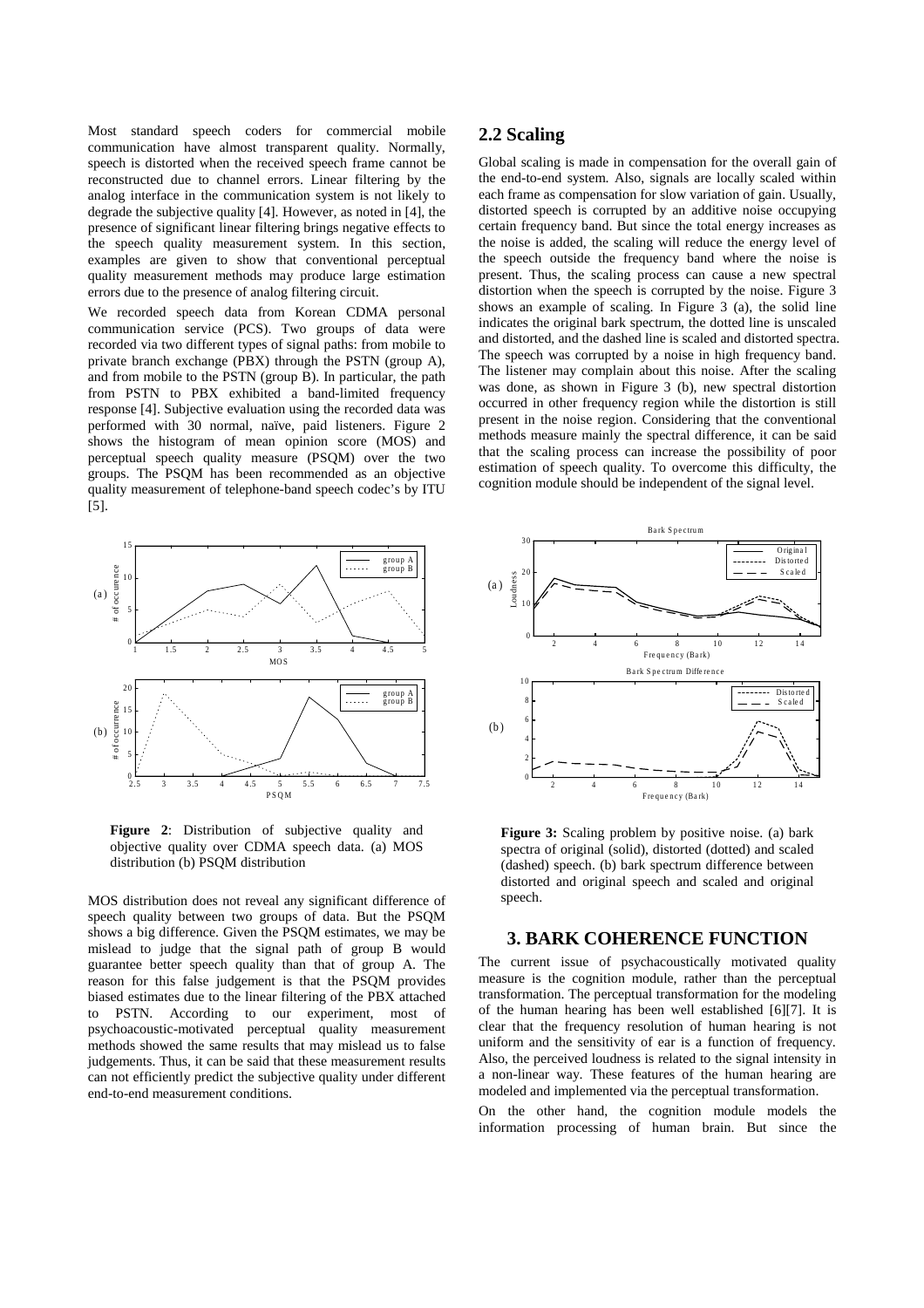complicated auditory processing stages in the human brain are far from being finally explored, a satisfying model will not be available in the short or even long term. Thus, the cognition module is necessarily implemented as a rough simplification of the information processing of human brain.

In this paper, we propose a new cognition module for the perceptual quality measurement system, referred to as the bark coherence function (BCF). The BCF is based on the magnitude-squared coherence (MSC) function. The BCF is based on the magnitude-squared coherence (MSC) function computed in bark domain. The MSC is defined as [8]

$$
\gamma_{xy}^2(f) = \frac{|S_{xy}(f)|^2}{S_{xx}(f)S_{yy}(f)}
$$
\n(1)

where  $S_{\text{av}}(f)$  is cross-spectrum between input  $x(t)$  and output  $y(t)$ ,  $S_{xx}(f)$  and  $S_{yy}(f)$  are auto-spectra of  $x(t)$ and *y*(*t*) , respectively. In ideal noise-free, distortion-free environments, one can obtain  $\gamma_w^2(f) = 1$  for all *f*. On the other hand, the MSC will become zero, if only the noise signals are observed at the output. Since most systems in real environments are not linear, the MSC value stays in between zero and unity.

The real end-to-end mobile communication systems may be simplified as the figure shown below.



**Figure 4:** Simplified blockdiagram of mobile system.

In Figure 4,  $x(t)$  is the input speech,  $n(t)$  is a non-linear additive noise due to channel errors and/or speech coder, *h*(*t*) is the transfer function of the analog part of communication system which can be modeled as a linear system, and *y*(*t*) is a distorted speech heard to listener. The MSC itself is independent of the linear filtering due to analog system.

In order to transform the MSC to a perceptual quality measure, the BCF is defined. The same perceptual model that is used in the conventional BSD [1] is employed in this method. The BCF is defined as

$$
BCF(b) = \frac{|L_{xy}(b)|^2}{L_{xx}(b)L_{yy}(b)}
$$
 (2)

where *b* is the bark frequency,  $L_{rr}(b)$  and  $L_{rr}(b)$  are auto bark spectra of  $x(t)$  and  $y(t)$ , respectively, and  $L_{xy}(b)$  is a cross bark spectrum between  $x(t)$  and  $y(t)$ . The auto bark spectrum follows the definition in Ref. [1]. In addition, the cross bark spectrum is defined as cross spectrum in the loudness domain. Given the cross spectrum between  $x(t)$  and  $y(t)$ , the cross bark spectrum is computed using perceptual weighing filters [1], followed by the loudness compression. Figure 5 shows a block diagram of bark cross spectrum between two signals. To transform speech into the loudness domain, several steps are involved: critical band analysis, equal-loudness pre-emphasis and intensity-loudness power law.



**Figure 5:** Block diagram of Cross bark Spectrum.

Finally, the bark distortion-to signal ratio (BDSR) is defined as the amount of non-linear distortion normalized to signal power on loudness domain:

$$
BDSR = \sum_{b=0}^{N} \frac{1 - BCF(b)}{BCF(b)}\tag{3}
$$

The BDSR represents a measure of perceptual speech quality which can be applicable to any mobile communication system.

#### **4. EXPERIMENT AND RESULTS**

In order to evaluate the performance of the BCF, the regression analysis is performed with CDMA digital cellular, CDMA PCS and telephone-band speech coders. Pearson correlations are used throughout this paper. The correlation coefficient will describe the linear relationship between the objective measure and the MOS.



Figure 6 shows distribution of BDSR measured with the same data used for Figure 2. Now, it can be clearly seen that the BCF of the two data exhibit great deal of similarity to the MOS. Which means that the effects of the analog system are greatly removed by the BCF measure. Now, it is important to note that

the BCF can be considered as a perceptual measure that can account for the effect of linear filtering by the analogue

interface in the end-to-end measurement system.

Table 1 shows the correlation coefficient. Test I was conducted with a speech data obtained in the Korean CDMA PCS, same as Figure 2, and Test II was conducted with Korean Advanced Mobile Phone Service (AMPS). Data sets were recorded in Seoul, Korea, where millions of subscribers use mobile phones. In order to record speech data under various situations that include multi-path fading, slow/fast fading, low power and high power, the whole setup was installed in a van moving around metropolitan areas. The original clean speech was played using a portable DAT to a mobile phone via an interface kit. Simultaneously, the distorted speech was recorded from a telephone hybrid unit to the DAT. Similar experiments were performed under down-link conditions. The performance of the PSQM was excellent with each group of data, but when the two groups were mixed, the correlation coefficient was significantly